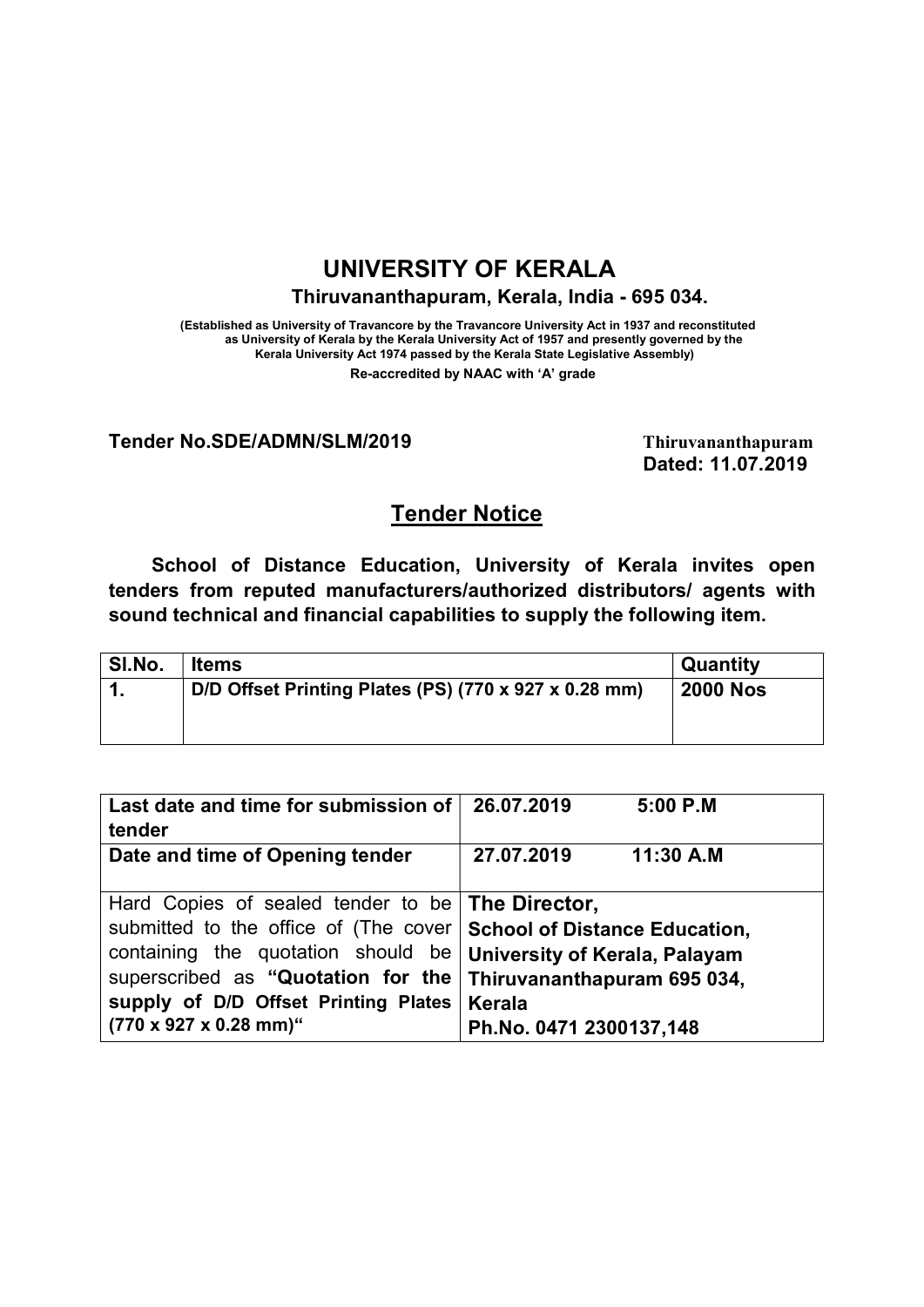# Specifications may be submitted in the following format.

| <b>Items required</b>               |             |                                           | <b>D/D Offset Printing Plates (PS)</b> |                  |
|-------------------------------------|-------------|-------------------------------------------|----------------------------------------|------------------|
| <b>Specifications</b>               |             | $(770 \times 927 \times 0.28 \text{ mm})$ |                                        |                  |
| <b>Quantity required</b>            |             | <b>2000 Nos</b>                           |                                        |                  |
| <b>Name of Supplier/Distributor</b> |             |                                           |                                        |                  |
| SI.No.                              | <b>Make</b> | Grade                                     | <b>Specification</b>                   | <b>Rate/Unit</b> |
| 1.                                  |             |                                           |                                        |                  |
| 2.                                  |             |                                           |                                        |                  |
| 3.                                  |             |                                           |                                        |                  |
| 4.                                  |             |                                           |                                        |                  |

### Terms and Conditions

- (1) The rate quoted should be inclusive of tax, transportation, loading and unloading charges.
- (2) Make, grade and other features of the item should be specified in the quotation.
- (3) The item should be delivered at the University Press, Senate House Campus, University of Kerala, Thiruvananthapuram -695 034.
- (4) A Specimen of the item should be attached along with the Tender **Notice**
- (5) The undersigned reserves the right to reject/accept any quotation without assigning any reason

### **DIRECTOR**  School of Distance Education University of Kerala